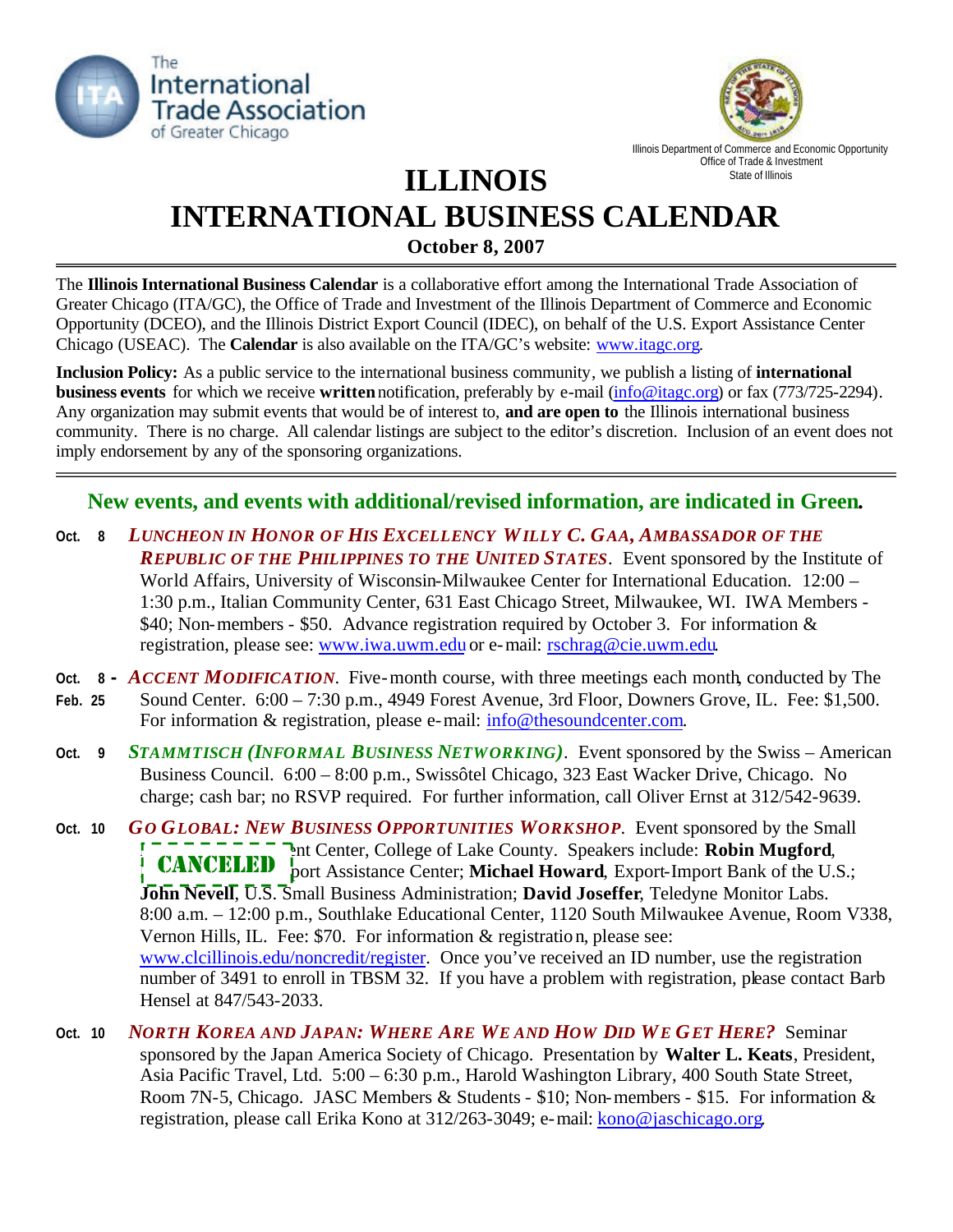- Oct. 10 INNOVATION NATION: HOW AMERICA IS LOSING ITS INNOVATION EDGE, WHY IT *MATTERS, AND HOW WE CAN GET IT BACK*. Lecture and discussion sponsored by the Chicago Council on Global Affairs. Presentation by **John Kao**, author, and President, Kao & Company. 5:30 – 7:00 p.m., The James Chicago, 55 East Ontario Street, Chicago. CCGA Members - \$20; Non-members - \$30. For information & registration, please see: www.thechicagocouncil.org/chicago\_council\_event\_corporate\_detail.php?eventid=1797.
- **Oct. 11** *EXPORTING FROM SOUTHERN ILLINOIS – CONNECTING WITH THE GLOBAL MARKET*. Southern Illinois economic development conference luncheon and presentation sponsored by Illinois Department of Commerce and Economic Opportunity, Office of Trade and Investment; Illinois Entrepreneurship Network; College of Agricultural, Consumer and Environmental Sciences, University of Illinois at Urbana-Champaign; Man-Tra-Con. 11:30 a.m. – 3:30 p.m., John A. Logan College Conference Center, 700 Logan College Road, Carterville, IL. Fee: \$20. For information & registration, please call Marilyn Rainey at 618/453-5563; e-mail: msrainey@uiuc.edu.
- **Oct. 16** *2008 ECONOMIC FORECAST FOR CANADA AND THE U.S.* Luncheon program sponsored by the Canadian Club of Chicago and Harris Bank. Presentation by **Michael Gregory**, CFA, Managing Director, Senior Economist, BMO Capital Markets. 11:30 a.m. – 1:30 p.m., The Metropolitan Club, Sears Tower, 66th Floor, Chicago. CCC Members - \$45; Non-members - \$60. For information & registration, please call 815/464-3557 or e-mail: office@canadianclubofchicago.org.
- **Oct. 16** *ENGAGING IN GLOBAL LEADERSHIP FOR DECADES TO COME*. Luncheon program sponsored by the Executives' Club of Chicago. Presentation by **James W. Owens**, Chairman & Chief Executive Officer, Caterpillar Inc. 11:45 a.m., Hilton Grand Ballroom, 2nd Floor, 720 South Michigan Avenue, Chicago. ECC Members - \$57.50; Non-members - \$78.50. For information  $\&$ registration, please see: www.executivesclub.org.
- **Oct. 16** *CHINESE CULTURAL BRIEFING SERIES #2: CHINESE VALUES*. Program sponsored by the Chicago Chinese Cultural Institute. Topics include: *Guanxi*; *Face*; *Family*; *Authority*; *Modesty and Humility*; *Harmony & Conflict Management*; *Reciprocity*. 6:30 – 8:00 p.m., Chicago Chinese Cultural Institute, 2145-B South China Place, 2nd Floor, Chicago. Fee: \$25. For information & registration, please call 312/842-1988 or e-mail: info@chicagocci.com.
- **Oct. 17** *THE WORLD BANK WEBINAR: LEARN ABOUT NEW BUSINESS OPPORTUNITIES*. Webinar sponsored by the U.S. Commercial Service, U.S. Department of Commerce. Presentations by **William Center**, U.S. Senior Commercial Officer, World Bank and **Bryan Lopp**, Private Sector Liaison, U.S. Advocacy Center/World Bank. 1:00 p.m., CDT. Fee: \$35. For information & registration, please e-mail: linda.abbruzzese@mail.doc.gov.
- **Oct. 18** *CHINA: PROMISE TO PROFITS*. Conference sponsored by the: World Trade Center Illinois; National City Bank; NaviAsia; DLA Piper; Beijing Investment Promotion Bureau; Illinois Department of Commerce & Community Affairs. Topics include*: Current & Emerging Issues in China*; *Company Perspective*; *Opportunities in Beijing*; *Opportunities in Northeast China*; *Cultural Considerations*. 7:30 a.m. – 5:00 p.m., Loyola University Chicago, School of Law, 25 East Pearson Street, Chicago. Members of sponsoring organizations - \$100; Non-members - \$150; Students - \$50. For information & registration, please e-mail: amajeed@wtcc.org.
- **Oct. 19** *AUTOMATED COMMERCIAL ENVIRONMENT (ACE): UPDATE, INCLUDING DETAILS OF THE PERIODIC MONTHLY STATEMENT PROGRAM*. Import workshop sponsored by the International Trade Club of Chicago. Presentation by **Phyllis Rubenstein**, Trade Support Team, "ACE Ambassador," U.S. Customs, Chicago. 8:00 – 11:00 a.m., American Management Association Conference Center, 8655 West Higgins Road, Chicago. ITCC Members - \$65; Non-members - \$75. For information & registration, please see: www.itcc.org, or e-mail: itcc@brc-chi.com.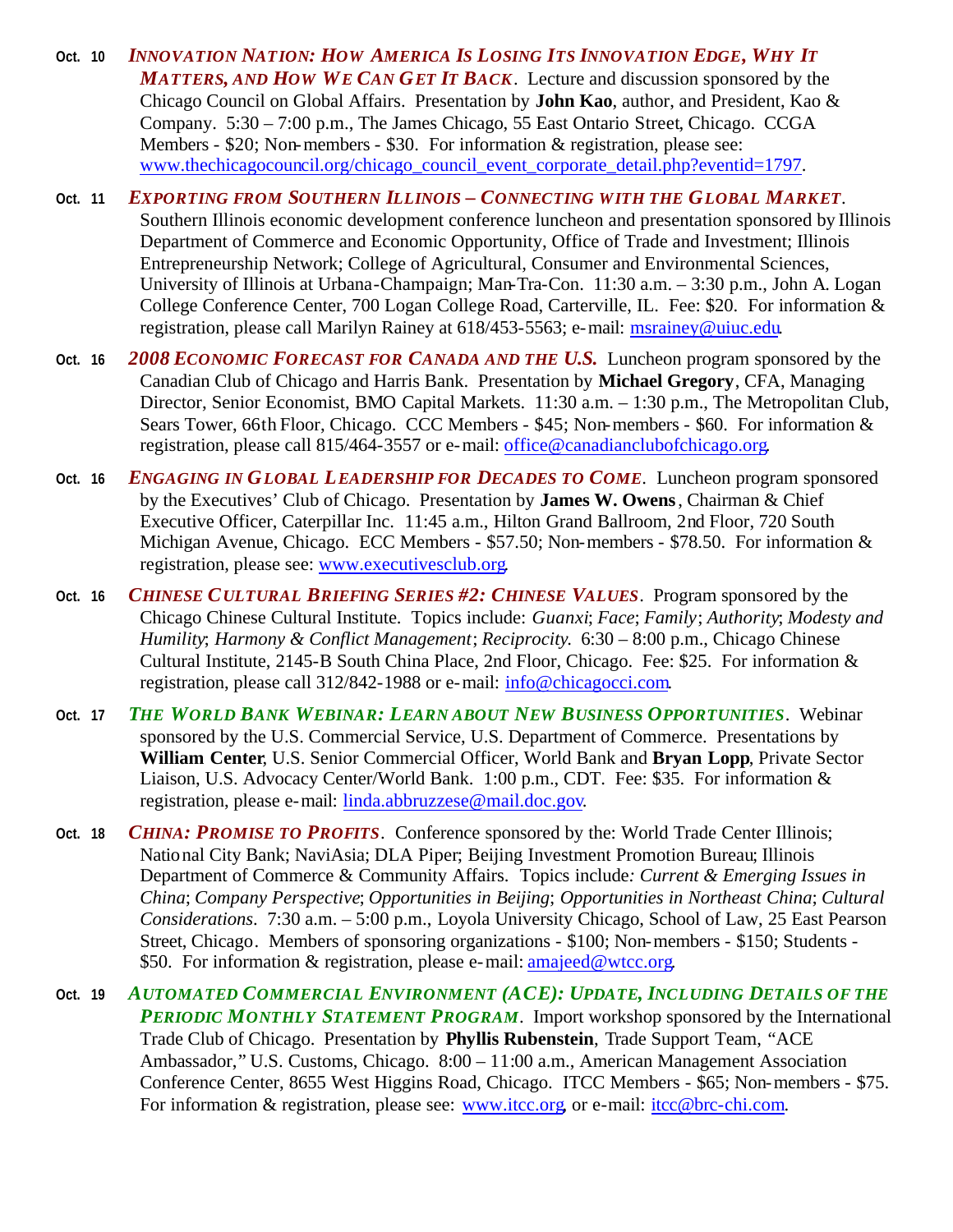**Oct. 22** *U.S. FOREIGN COMMERCIAL SERVICE TRADE MISSION FROM WEST AFRICA*. The U.S.

- **26** Embassy in Cameroon will bring a delegation of 40 African business executives on a trade mission to Chicago. A broad array of business sectors will be included. For information, please contact Eric Tande at: eric@chicagomidwest.com.
- **Oct. 22** *COMPETITION IN THE TELECOMMUNICATIONS AND ENERGY MARKETS: A GERMAN PERSPECTIVE*. Seminar and reception sponsored by the German American Chamber of Commerce of the Midwest, Baker & McKenzie LLP and Constellation NewEnergy with the Rotary Club of Chicago. Presentation by **Matthias Kurth**, President, *Bundesnetzagentur* (German Federal Network Agency for Electricity, Gas, Telecommunications, Post and Railway).  $5:30 - 7:30$  p.m., Baker & McKenzie, One Prudential Plaza, 39th Floor, Chicago. No charge; advance registration required. For information & registration, please call 312/644-2662; e-mail: seidl@gaccom.org; or see: www.gaccom.org.
- **Oct. 24** *U.S.-AFRICAN TRADE & INVESTMENT FORUM*. Event sponsored by the Continental Africa **POSTPONED** Free U.S.A. Sponsorship and advertisement opportunities are available. For **POSTPONED**  $\begin{array}{c} \text{free } 0.3.A. \text{ sponsorsmp and aaverusement opporia} \\ \text{call } 312/987-1892 \text{ or see: } \underline{\text{www.continentalacc.org.}} \end{array}$
- Oct. 24 U.S. HEALTHCARETECHNOLOGIESTRADE MISSION TO TURKEY, JORDAN& EGYPT. The U.S.
- **Nov. 1** Department of Commerce, U.S. Commercial Service, Office of Global Trade Programs is organizing this three-stop trade mission. Collectively, these three countries are spending over a billion dollars annually to provide increased healthcare to their citizens through modernization and upgrading of national and private medical systems. For participation information, please contact Thelma Young at 312/353-5097; e-mail: thelma.young@mail.doc.gov; or visit: www.buyusa.gov/healthcare/me\_trademission.html.
- **Oct. 24** *INDIA: THE EMERGENCE OF AN INNOVATION ECONOMY*. Luncheon program sponsored by the Chicago Council on Global Affairs. Presentation by **The Honorable Dr. Sam Pitroda**, Chairman, India's National Knowledge Commission and Founder & CEO, C-SAM, Inc. 12:00 p.m., The Chicago Club, 81 East Van Buren Street, Chicago. CCGA Members - \$45; Non-members - \$55. For information & registration, please see: www.thechicagocouncil.org/chicago\_council\_event\_corporate\_detail.php?eventid=1823.
- **Oct. 25** *MONGOLIA AND THE FUTURE OF NORTHEAST ASIA: ECONOMICS, POLITICS, AND SECURITY*. Luncheon program sponsored by the Chicago Council on Global Affairs. Presentation by **His Excellency Nambaryn Enkhbayar**, President of Mongolia. 12:00 p.m., Fairmont Hotel, 200 North Columbus Drive, Chicago. CCGA Members - \$50; Non-members - \$60. For information & registration, please see:

www.thechicagocouncil.org/chicago\_council\_event\_corporate\_detail.php?eventid=1821.

- **Oct. 25** *ZOOM: THE GLOBAL RACE TO FUEL THE CAR OF THE FUTURE*. Program sponsored by the Young Professionals of the Chicago Council on Global Affairs. Presentation by **Vijay Vaitheeswaran**, Global Correspondent, *The Economist*, and author. 5:30 – 7:30 p.m., The James Hotel, 55 East Ontario Street, Chicago. YP Members - \$10; CCGA Members - \$20; Non-members - \$30. For information & registration, please see: www.thechicagocouncil.org/chicago\_council\_event\_corporate\_detail.php?eventid=1791.
- **Oct. 26** *DIWALI CELEBRATION*. Fundraising dinner for the U.S. India Chamber of Commerce Midwest. 6:30 – 10:00 p.m., Ashyana Banquet Hall, 1620 West 75th Street, Downers Grove, IL. Fee: \$100; advance registration required. For information & registration, please e-mail: amajeed@wtcc.org.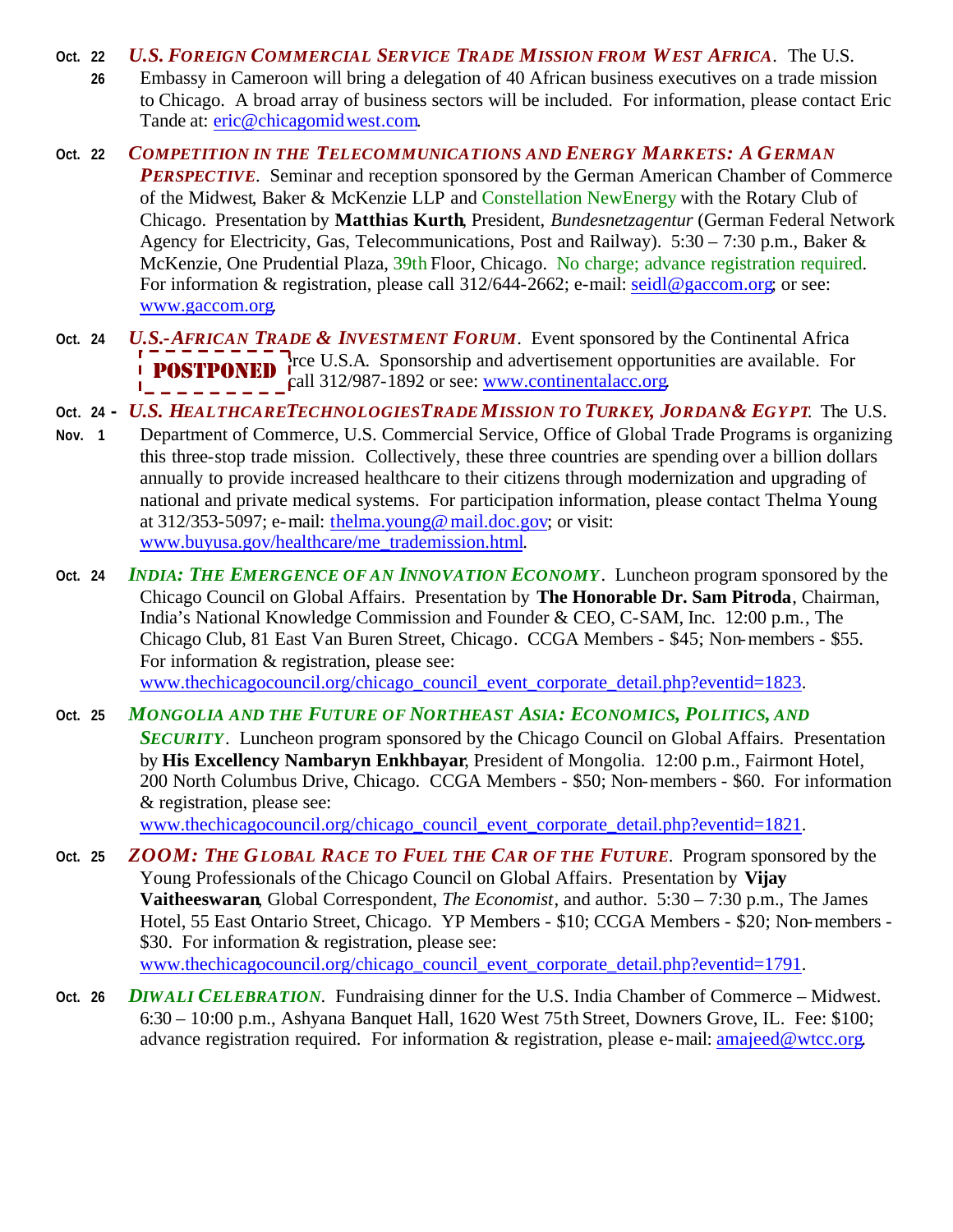## Oct. 27 - CHICAGO-ISRAEL BUSINESS INITIATIVE (CIBI) THIRD ANNUAL MISSION TO ISRAEL. CIBI **Nov**. **2** is a cooperative effort by the America-Israel Chamber of Commerce Chicago to bring together business, state, local and Israel governmental agencies to actively promote their businesses and Illinois' competitive business advantages. Participants will receive an exciting, informative and useful experience with exposure to the appropriate parties in Israel's business, academic, governmental and research communities. Participants will also take part in The Annual Prime Minister's Conference and meet with delegations from around the world, focusing on: *Innovation, Research & Development as the Basis for International Cooperation and Economic Growth*; *Sustainable Environmental Technologies*; *Professional Services as a Leading Export Sector in the Global Market*; *Financial Conditions for International Business*; *Introductory Tours of the Galilee and the Negev Regions*. Fee: \$2,750. For information & registration, please call Michael Schmitt at 312/235-0586; e-mail: m.schmitt@americaisrael.org; or see: www.chicago-israel.com.

- **Oct. 29** *FAST FORWARD: AMERICA'S RELATIONS WITH A SWIFTLY CHANGING ASIA*. Luncheon program sponsored by the Chicago Council on Global Affairs. Presentation by Ambassador **Christopher Hill**, Assistant Secretary of State for East Asian and Pacific Affairs; Introduction by U.S. Representative **Don Manzullo**. 12:00 p.m., The Chicago Club, 81 East Van Buren Street, Chicago. CCGA Members - \$50; Non-members - \$60. For information & registration, please see: www.thechicagocounc il.org/chicago\_council\_event\_corporate\_detail.php?eventid=1811.
- **Oct. 31** *COMPREHENSIVE IMMIGRATION REFORM*. Luncheon program sponsored by the Chicago Turkish American Chamber of Commerce. Presentation by **Donald W. Garner**, 2006-2007 President of the Rotary Club of Chicago and Founder of LL.M. Law Group. 12:00 p.m., 875 North Michigan Avenue, 13th Floor, Chicago. No charge; advance registration required. For information & registration, please e-mail: luncheon@ctacc.org.
- **Nov**. **4 -** *FOCUSED TRADE MISSION TO CHILE FOR RETAIL FOOD PRODUCTS*. Event sponsored by the **7** Food Export Association of the Midwest USA. U.S. food suppliers are invited to join in this mission to Santiago, Chile. Participants will take part in a market briefing, guided retail tours, one-on-one meetings and a tabletop reception with qualified buyers. Participants will also receive an import analysis and competitive store check for one product. Interpreters and in-country ground transportation provided. Fee: \$475. For information & registration, please call Sarah Potter at 217/473-3475 or see: www.foodexport.org.
- Nov. 4 BUSINESS DEVELOPMENT MISSION TO VIETNAM (HANOI & HO CHI MINH CITY). U.S.
	- **8** Secretary of Commerce Carlos Gutierrez will lead a delegation of U.S. businesses to Vietnam. This mission aims to: assist U.S. companies already doing business with Vietnam to increase their business there; assist U.S. companies that are experienced exporters to enter Vietnam for the first time; address obstacles to trade, including transparency, rule of law, trading/distribution rights and intellectual property rights protection. For information & registration, please call 202/482-1360; e-mail: vietnammission@doc.gov; or see: www.export.gov/vietnammission/.
- **Nov. 5** *PRIVATE EQUITY, THE LIQUIDITY CRUNCH AND THE STATE OF THE GLOBAL ECONOMY*. Breakfast briefing sponsored by the: Finance Committee of the Executives' Club of Chicago; Discover Financial Services; HSBC Bank USA, N.A.; Unitrin, Inc. Presentation by **John W. Snow**, Chairman, Cerberus Capital Management, L.P. 7:30 a.m., Westin River North Hotel, 320 North Dearborn Street, Grand Ballroom, River Level II, Chicago. ECC Members - \$36.50; Non-members - \$57.50. For information & registration, please see: www.executivesclub.org.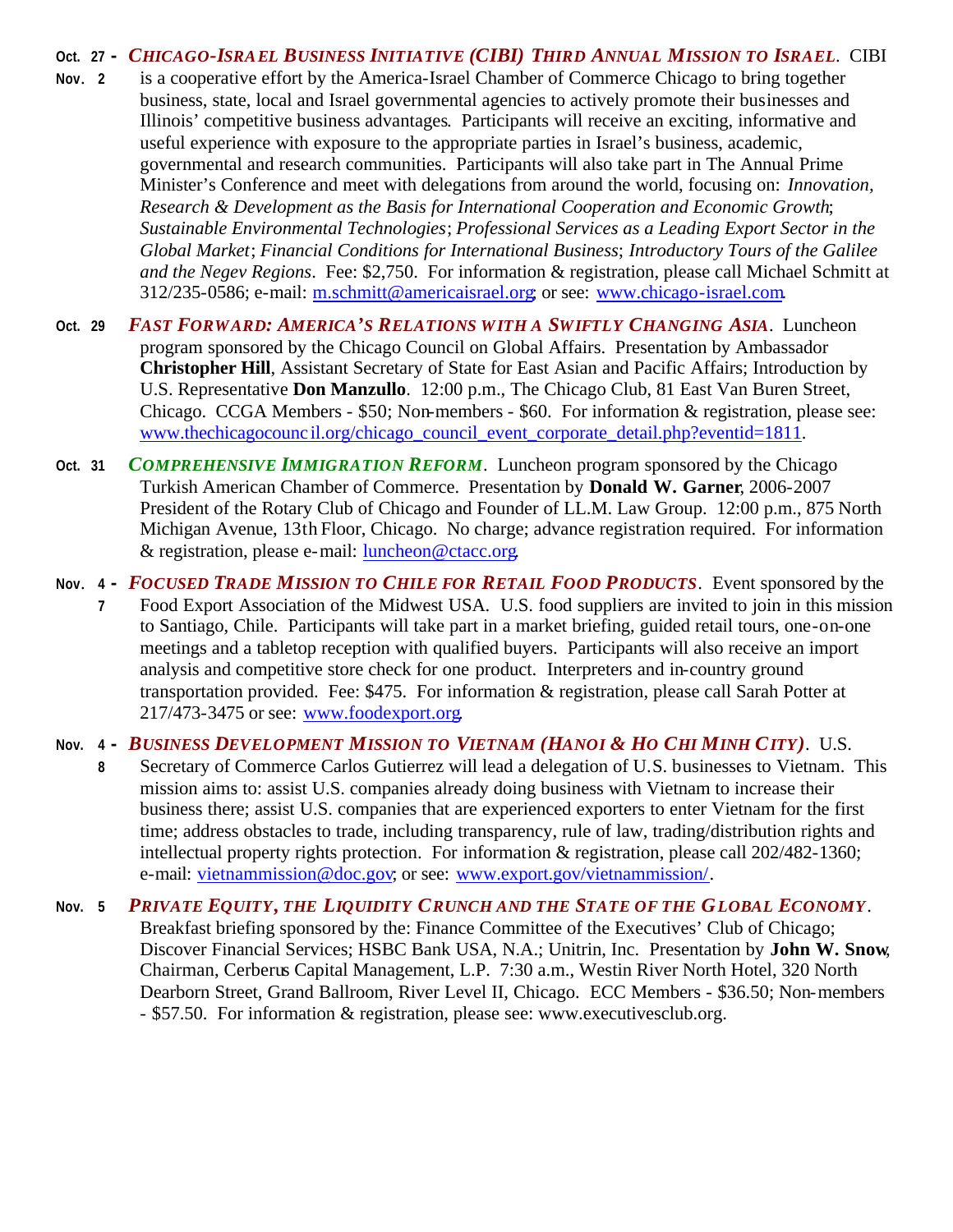- **Nov. 5** *DOING BUSINESS WITH THE MIDDLE EAST*. Breakfast program sponsored by the Illinois SBDC International Trade Center, Southern Illinois University Edwardsville and the U.S. Department of Commerce, Middle East & North Africa Business Information Center. Presentations by **Kam Shah**, Middle East & North Africa Business Information Center, U.S. Department of Commerce, and **Fareedon Hartoqa**, U.S. Commercial Service, Amman. 8:30 – 11:30 a.m., Morris University Center, Board Room, Southern Illinois University Edwardsville, IL. Fee: \$25; advance registration required. For information & registration, please call 618/650-3851 or e-mail: international-tradecenter@siue.edu.
- **Nov. 6** *WINDENERGY BUSINESS 2007: U.S.-GERMAN OPPORTUNITIES FOR COOPERATION IN WIND ENERGY*. Conference sponsored by the German American Chamber of Commerce of the Midwest in coordination with the German Energy Agency and the German Ministry for Economics and Technology. The primary objective is to open a dialog for partnership between two of the world's leading countries in developing and implementing new wind energy technologies. Des Moines, Iowa. No charge for the first 120 registrants. For further information, please call Christine Meier at 312/644-2662; e-mail: meier@gaccom.org; or see: www.gaccom.org/windenergy.html.
- **Nov. 13** *CHINESE CULTURAL BRIEFING SERIES #3: COMMUNICATING EFFECTIVELY WITH CHINESE*. Program sponsored by the Chicago Chinese Cultural Institute. This program provides insights on some of the most important communication differences between Chinese and Americans. 6:30 – 8:00 p.m., Chicago Chinese Cultural Institute, 2145-B South China Place, 2nd Floor, Chicago. Fee: \$25. For information  $\&$  registration, please call 312/842-1988 or e-mail: info@chicagocci.com.
- **Nov. 15** *WORKING EFFECTIVELY WITH JAPANESE COLLEAGUES*. Seminar sponsored by Japan Intercultural Consulting. Presentation by **Rochelle Kopp**, Managing Principal, Japan Intercultural Consulting. 8:30 – 4:00 p.m., Courtyard by Marriott Arlington Heights South, 100 West Algonquin Road, Arlington Heights, IL. Fee: \$275. For information & registration, please call 773/253-4914; e-mail: seminars@japanintercultural.com: or see: www.japanintercultural.com.
- **Nov. 19** *THE STATE OF THE U.S. – GERMAN RELATIONSHIP*. Reception and luncheon sponsored by the German American Chamber of Commerce of the Midwest and the Chicago Council on Global Affairs. Presentation by **The Honorable William R. Timken, Jr.**, Ambassador of the United States of America to the Federal Republic of Germany. 11:15 a.m. – 2:00 p.m., Mid-America Club, 200 East Randolph Street, 80th Floor, Chicago. GACCoM & CCGA Members - \$65; Non-members - \$75. Advance registration required by November 14. For information & registration, please call 312/644-2662 or see: www.gaccom.org.
- **Dec. 4** *CHINESE CULTURAL BRIEFING SERIES #4: CHINESE ETIQUETTE*. Program sponsored by the Chicago Chinese Cultural Institute. This presentation will offer insights on appointment making, respecting authority, business card exchanges, gift exchange, and table manners. 6:30 – 8:00 p.m., Chicago Chinese Cultural Institute, 2145-B South China Place, 2nd Floor, Chicago. Fee: \$25. For information & registration, please call 312/842-1988 or e-mail: info@chicagocci.com.
- **Jan. 21** *LATIN AMERICAN INVESTMENT SUMMIT 2008*. Event sponsored by InVest Latin America, Ltd. Meet more than 30 developers and vendors representing Costa Rica, Panama, Belize and Mexico. 8:00 a.m. – 6:00 p.m., Sheraton Chicago, 301 East North Water Street, Chicago. Fee: \$29. For information & registration, please see: www.bigbluemarbleproperties.com.

## **About the Sponsoring Organizations…**

Founded in December 1977, **The International Trade Association of Greater Chicago (ITA/GC)** was incorporated in January 1979 as an Illinois not-for-profit, voluntary business association dedicated to promoting international commerce in all its forms by providing a forum for the exchange of practical information and